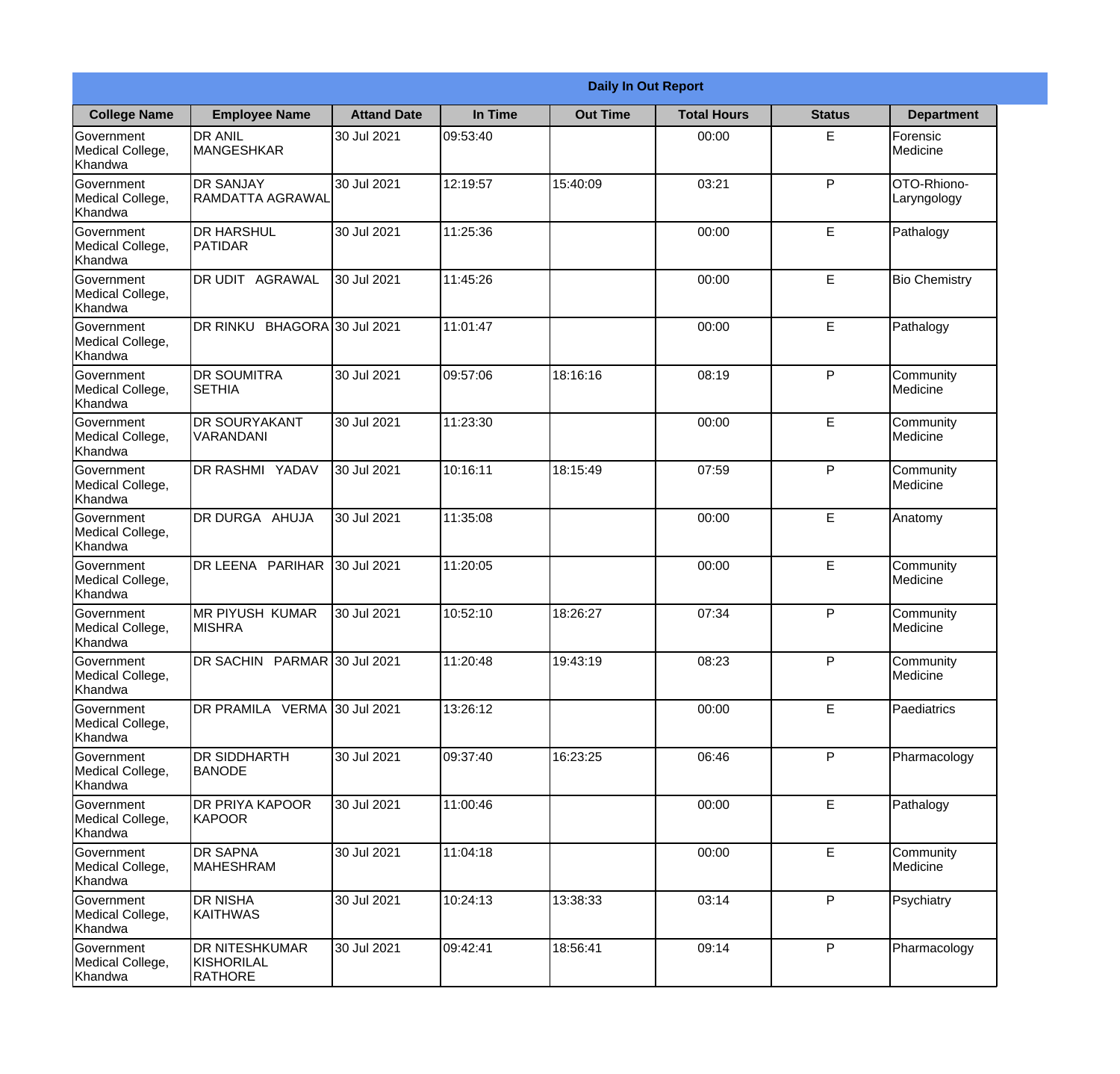| <b>Designation</b>                  | <b>Category</b> |
|-------------------------------------|-----------------|
| Assistant Professor   Para Clinical |                 |
| Professor                           | Clinical        |
| Assistant Professor   Para Clinical |                 |
| Associate Professor Non Clinical    |                 |
| <b>Assistant Professor</b>          | Para Clinical   |
| Assistant Professor   Para Clinical |                 |
| Demonstrator/Tutor   Para Clinical  |                 |
| Assistant Professor   Para Clinical |                 |
| Demonstrator/Tutor   Non Clinical   |                 |
| <b>Assistant Professor</b>          | Para Clinical   |
| Statistician                        | Para Clinical   |
| Assistant Professor   Para Clinical |                 |
| Professor                           | Clinical        |
| Associate Professor   Para Clinical |                 |
| Demonstrator/Tutor   Para Clinical  |                 |
| Associate Professor   Para Clinical |                 |
| <b>Assistant Professor</b>          | Clinical        |
| Demonstrator/Tutor   Para Clinical  |                 |

## **Daily In Out Report**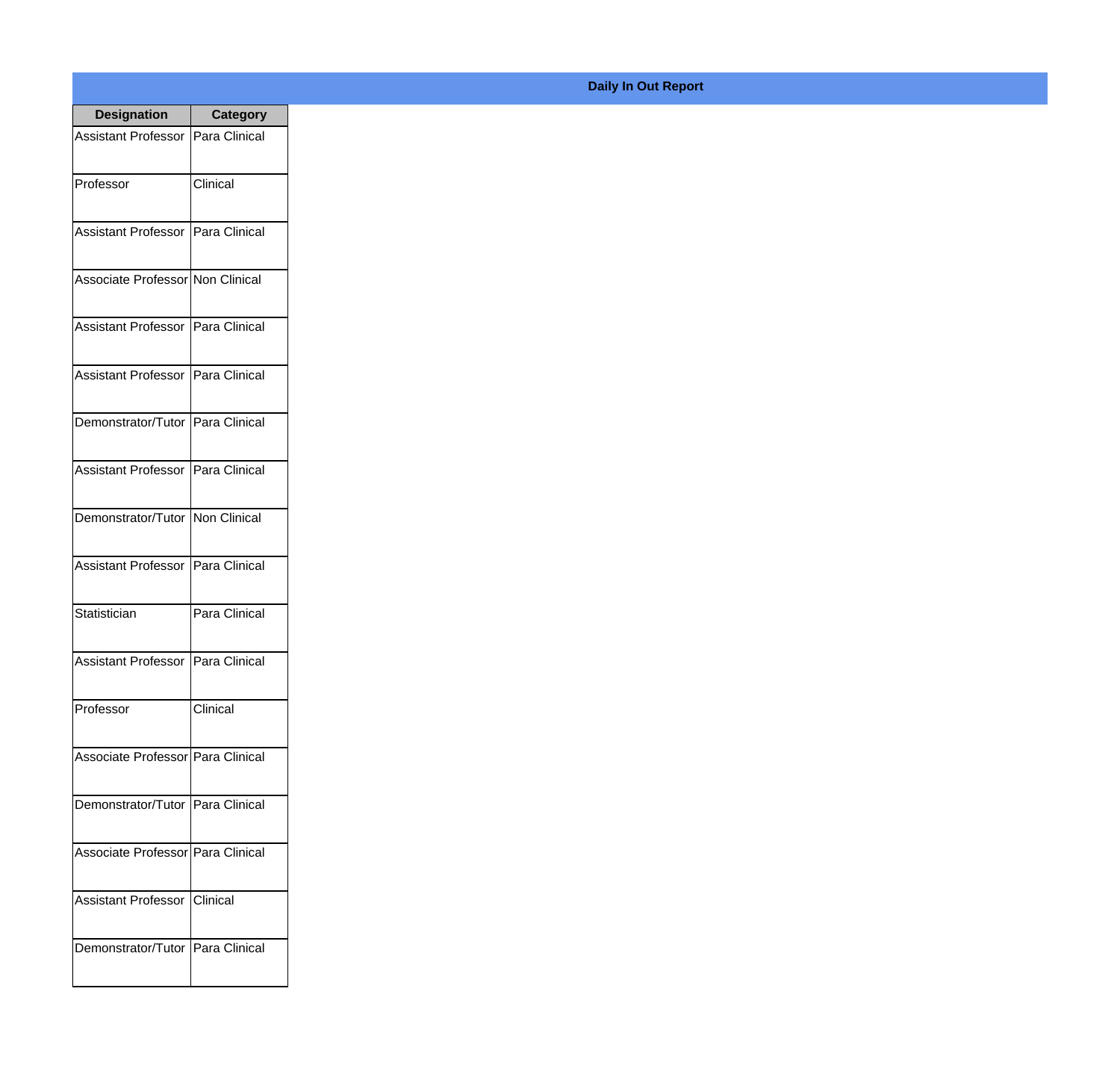|                                                  | <b>Daily In Out Report</b>           |             |           |          |       |    |                                        |  |
|--------------------------------------------------|--------------------------------------|-------------|-----------|----------|-------|----|----------------------------------------|--|
| Government<br>Medical College,<br>Khandwa        | <b>DR PRIYESH</b><br><b>MARSKOLE</b> | 30 Jul 2021 | 11:07:58  | 18:16:08 | 07:09 | P  | Community<br>Medicine                  |  |
| Government<br>Medical College,<br>Khandwa        | <b>DR NISHA MANDLOI</b><br> PANWAR   | 30 Jul 2021 | 10:12:33  |          | 00:00 | E. | <b>Obstetrics &amp;</b><br>Gynaecology |  |
| Government<br>Medical College,<br>Khandwa        | IDR JITENDRA<br><b>AHIRWAR</b>       | 30 Jul 2021 | 111:51:09 | 17:09:25 | 05:18 | P  | Pathalogy                              |  |
| <b>Government</b><br>Medical College,<br>Khandwa | <b>DR MUKTESHWARI</b><br>IGUPTA      | 30 Jul 2021 | 11:22:04  | 17:59:13 | 06:37 | P  | Pharmacology                           |  |
| Government<br>Medical College,<br>Khandwa        | <b>DR PURTI AGARWAL</b><br>SAINI     | 30 Jul 2021 | 10:35:46  |          | 00:00 | E. | Pathalogy                              |  |
| <b>Government</b><br>Medical College,<br>Khandwa | <b>DR YASHPAL</b><br><b>RAY</b>      | 30 Jul 2021 | 10:35:20  |          | 00:00 | E. | Anatomy                                |  |